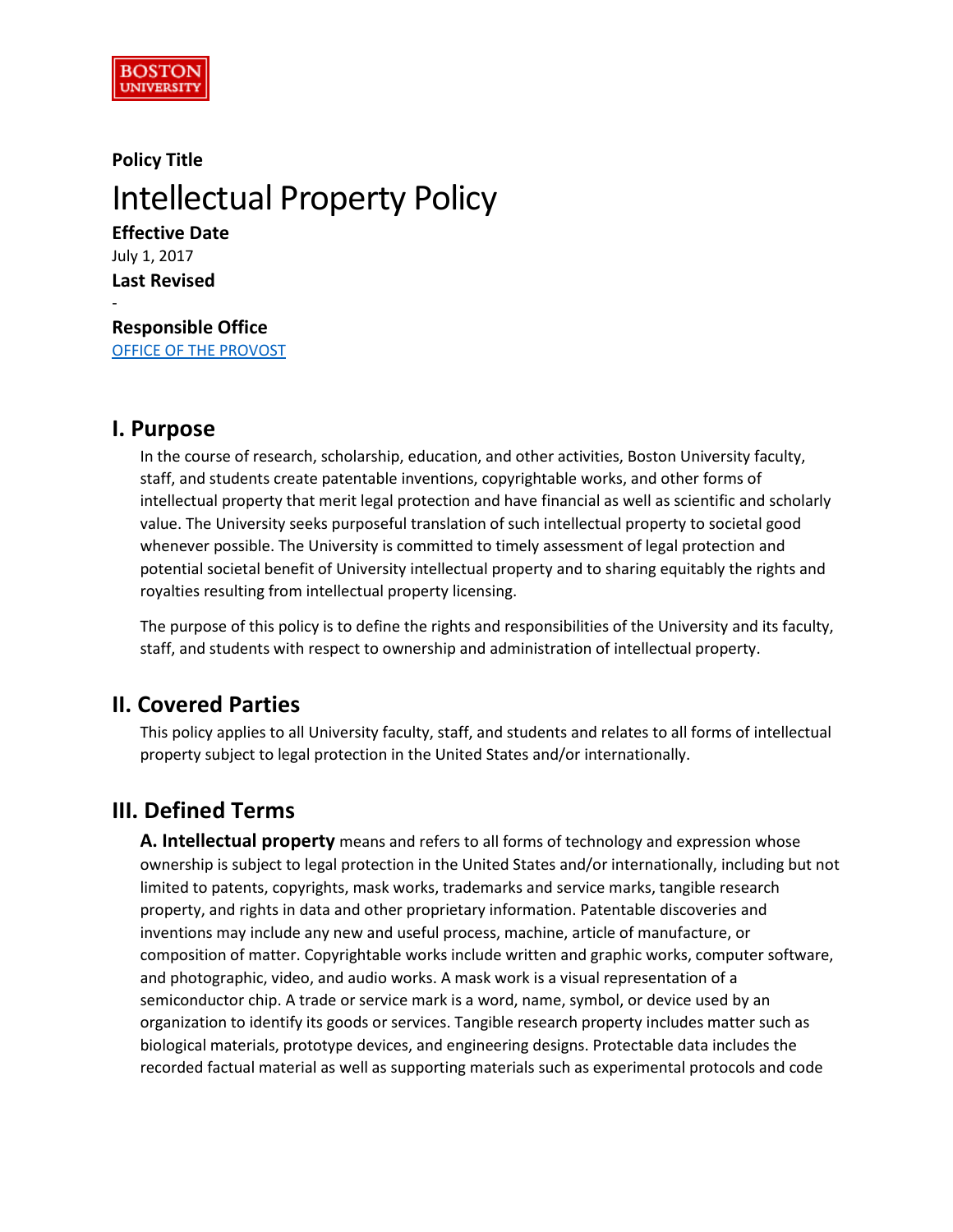

written for statistical analyses commonly accepted in the scientific community as necessary to validate research findings.

**B. Inventor:** A member of the Boston University Community who participates in the conception of a patentable invention.

**C. Author:** A member of the Boston University Community who authors or co-authors a copyrightable work.

**D. Boston University Community:** Faculty, staff, and students at Boston University.

**E. Boston University Resources:** Funds, space, personnel, or facilities used to support research and scholarship, including direct funding such as gifts, contracts, grants, and University-allocated funds; laboratory space or shared research facilities; and supervision or employment, including student employment, on any such University-funded scholarship or research. Use of classroom resources, support for educational program activities (e.g., for class projects), and library resources shall not be deemed significant use of Boston University Resources for the purposes of this Policy.

# **IV. General Policy**

#### **A. Ownership**

1. Intellectual property created by faculty or staff, or by students working on University research or other University projects, is owned by the University if it is created either:

(a) within the scope of University employment, including work under University grants and contracts with third parties; or

(b) with significant use of Boston University Resources.

2. If the intellectual property is created outside the scope of University employment and without any significant use of Boston University Resources, the individual will own the intellectual property.

#### **B. Application of Policy to Specific Circumstances**

1. Ownership of an invention shall be determined by reference to the date of invention and to principles of inventorship which, in turn, shall be determined according to United States law.

2. The University recognizes and affirms the tradition in higher education that academic works such as books and articles, lectures, visual materials, and other teaching materials are owned by the faculty member authoring them rather than the employing educational institution, even if they otherwise come within the scope of Section A.1 above. Faculty ownership of such academic works may, however, be affected by the terms of agreements with third-party sponsors, referred to in Section B.6 below, or by agreements between faculty and the University with respect to special projects such as the creation of online courses or other digital education offerings, referred to in Section B.7 below. Use of such academic works is otherwise subject to the University's External [Professional](http://www.bu.edu/handbook/ethics/external-professional-activity/) Activity Policy and Policy on Faculty [Involvement](http://www.bu.edu/handbook/ethics/faculty-involvement-in-university-digital-courses) in [University](http://www.bu.edu/handbook/ethics/faculty-involvement-in-university-digital-courses) Digital Courses.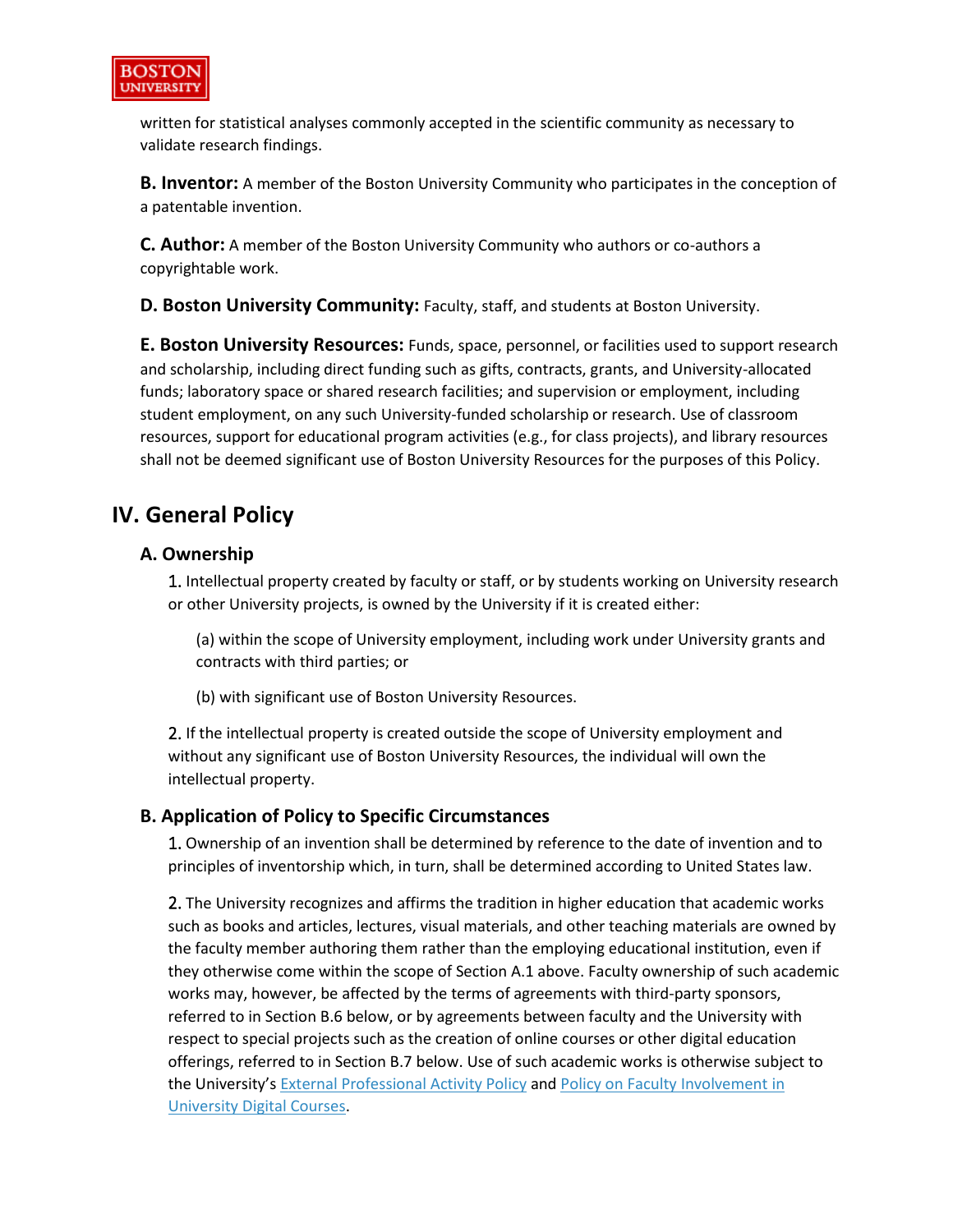

3. Where faculty academic works covered in Section B.2 above are incorporated into educational resources designed for ongoing departmental classroom use in a particular school or college (such as syllabi maintained by the School of Medicine), the University shall have a perpetual, nonexclusive, royalty-free license to use such academic works for such purposes.

4. If intellectual property is made by a student as part of student coursework at the University, the rights to that intellectual property are ordinarily owned by the student in accordance with Section A.2 above. The University will retain ownership when intellectual property arises from the student's participation in sponsored work under Section A.1 above. The University may also retain ownership under the terms of an agreement with the student, such as an agreement regarding financial assistance, a research fellowship, or other student employment agreement, or a special agreement as described in Section B.7 below.

5. Where there is disagreement between the individual and the University as to ownership rights (e.g., whether they are subject to Section A.1 or A.2), the Vice President and Associate Provost for Research shall conduct a review of the case and render a determination as to ownership. The burden of demonstrating that intellectual property was created outside the scope of University employment and without any significant use of Boston University Resources is on the individual. Under Section V below, the decision of the Vice President and Associate Provost may be appealed to the University Provost and Chief Academic Officer.

6. The allocation of rights in intellectual property arising from research or creative work sponsored by government, industry, or other external organizations will typically be governed by the terms of a written agreement between the University and the sponsor. The University ordinarily will be required by the agreement or by law to grant the sponsor a license, maintain or disseminate data, or grant other rights relating to intellectual property arising from the research or work and accordingly will take ownership of such intellectual property in order to meet its contractual obligations. Ownership and other provisions of this Policy are subject to such agreements.

7. The University and an individual faculty member, staff member, or student may negotiate specific written agreements for special projects such as University publications, digital courseware, or distance-learning curricula. Such agreements may reallocate rights or otherwise alter application of this Policy.

8. Members of the Boston University Community who enter into consulting agreements or other private agreements with parties outside of the University must ensure that such agreements contain no requirement to assign or otherwise transfer rights in any intellectual property owned by Boston University under this Policy. Arrangements with other research institutions that involve dual appointments, visiting scientist agreements, and other arrangements that may require exceptions to this Policy require prior University written approval by the Vice President and Associate Provost for Research.

9. Royalties or other proceeds from intellectual property owned by the University will be shared with individuals as set forth in Section E. below.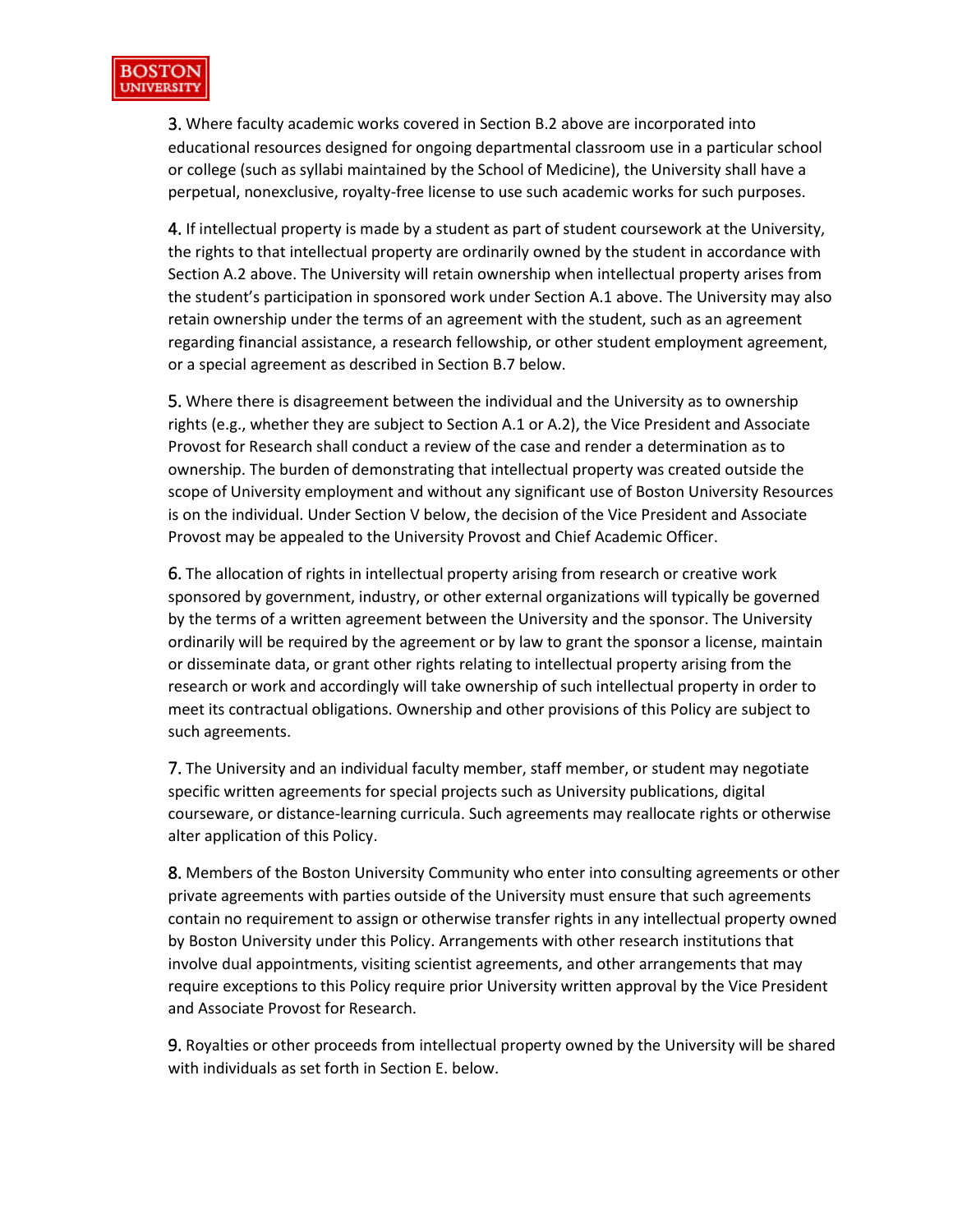

10. The University recognizes that faculty should have a significant role in the determination of how intellectual property will be publicized, commercialized, developed, and disseminated. Accordingly, the University will, in the absence of compelling institutional interest to the contrary, permit faculty the freedom to make their University-owned inventions and copyrightable works readily accessible by placing them in the public domain, or allowing them to be distributed via open source, creative commons, or similar open distribution methods, provided that doing so does not violate the terms of any existing University agreements or government regulations.

11. Research at Boston University should be widely and openly published and made available through broad dissemination or publication of research results. In accordance with [University](http://www.bu.edu/policies/information-security-home/data-protection-standards/) Data Protection [Standards,](http://www.bu.edu/policies/information-security-home/data-protection-standards/) final research data is generally considered to be classified as public data unless there are specific requirements to maintain the confidentiality of research data, such as when a researcher is bound to protect the confidential information of a collaborating company or when the data relates to human subjects.

#### **C. Signing of Intellectual Property Agreement**

All members of the Boston University Community who are employed in a research capacity are required to sign the Boston University Intellectual Property Agreement upon hire. [\(Appendix](https://www.bu.edu/academics/policies/intellectual-property-policy/#AppendixA) A.) Individuals employed at other institutions who are given faculty appointments at Boston University for the sole purpose of teaching and who are not conducting any research activities or developing any copyrightable works involving Boston University Resources are not required to sign the Intellectual Property Agreement.

#### **D. Disclosures, Legal Protection, and Licensing**

The University will provide a centralized administrative office that manages intellectual property disclosures, patent applications, copyright registrations, and patent licensing. This office, the Technology Development office (TD), will establish and maintain efficient processes for patentability assessment, license opportunity assessment, patent and copyright application filing, patent portfolio management, and licensing of patents, copyrights, and other intellectual property to third-party entities, including University spin-out companies.

Members of the Boston University Community shall disclose any potentially patentable invention that they make to the Technology Development office promptly and in reasonable detail through a centralized online system. In the disclosure, the inventor must indicate whether the inventor believes that ownership falls into Section A.1 (University owned) or A.2 (Inventor owned) of the Policy definition of ownership (Section IV.A). The Technology Development office will make decisions about whether to pursue patent protection for any invention in a timely manner, normally within ninety (90) days.

Members of the Boston University Community shall similarly disclose intellectual property other than patentable inventions, including copyrightable software, in cases where the author/creator deems the intellectual property to have commercial potential or otherwise require licensing or transfer to public use other than by publication or placement in the public domain.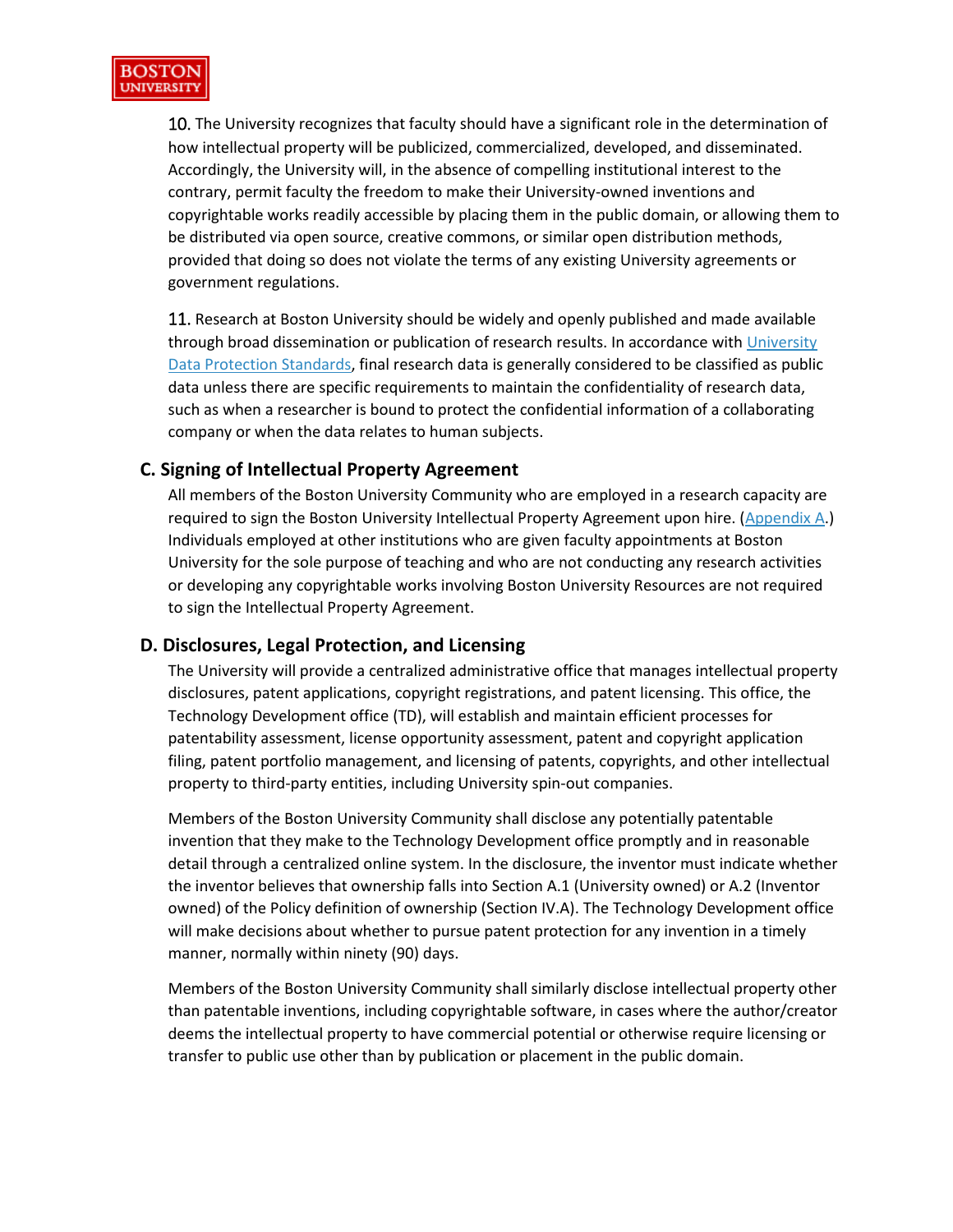

The Technology Development office will assess the ownership category proposed by the individual inventor/author. In cases where the proposed ownership category is disputed, the Technology Development office will forward a written summary of the basis for the disagreement to the individual and to the Vice President and Associate Provost for Research, who will render a determination as to ownership. As set forth in Section V below, the individual will have a right to appeal the decision of the Vice President and Associate Provost to the University Provost and Chief Academic Officer.

For patentable inventions deemed to fall into Section A.1 (University owned), the Technology Development office will make a decision regarding pursuit of patent protection on behalf of the University. The Technology Development office will consider whether the invention is likely to be awarded a patent if one is pursued, whether there is adequate prospective societal benefit to warrant patent protection (e.g., economic value, likely licensing opportunity), and whether there are any other circumstances (e.g., contractual obligations, governmental regulations, expert opinion) that might affect a decision to pursue patent protection.

In the event that the Technology Development office declines to pursue patent protection for an invention, it will notify the inventor promptly. Subsequently, upon written request of the inventor, the University will assign its ownership rights to the inventor, subject to the University's obligations to sponsors and applicable provisions of law.

The Technology Development office will maintain an accessible database of University disclosures, patents, copyrights, and other intellectual property and licenses, and will pursue licenses with a long-term focus on serving the public good. In connection with Boston University's endorsement of the Statement of Principles and Strategies for the Equitable Dissemination of Medical Technologies, signed by the University in November 2009, the University will seek to advance the intent and goals of the Statement and the interest of protecting global health interests when licensing health care innovations.

The University will endeavor to license its intellectual property in ways that transfer technology for public use. If necessary, the University will vigorously defend and enforce its intellectual property rights through appropriate business and legal channels. In keeping with recommendations of the Association of American Universities, however, Boston University will seek to avoid selling or licensing patents to patent assertion entities whose sole business strategy is to extract fees or licenses through threat of patent infringement rather than to foster active use of the technology or enable the development of new products and services.

#### **E. Royalties**

The University and any faculty or student inventor or author will divide the net proceeds (gross proceeds less the University's costs for such activities as obtaining intellectual property protection/registration, production, marketing, distribution, litigation, etc.) from the sale or licensing of patents or copyrights as follows:

#### Division of net proceeds:

1. To the inventor/author: 1/3

2. To the University: 1/3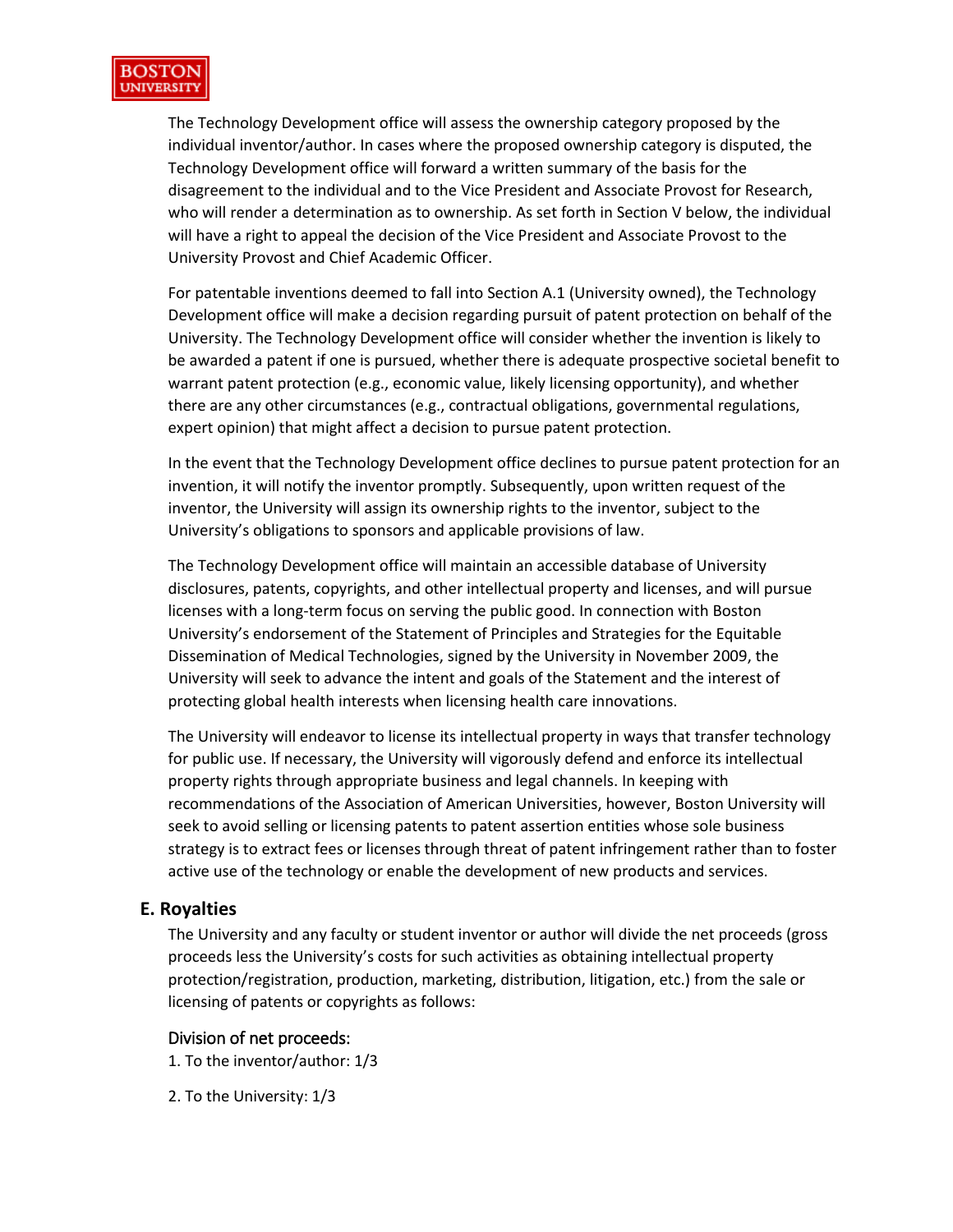

3. Equally to the academic units who supply the intellectual home and research support for the faculty member: 1/3. In many cases, this portion is divided between the academic school/college and an all-University laboratory/center. If the laboratory is totally embedded in a school/college, then the funding goes to the school/college.

The designation of which schools, colleges, and centers should be included in any royalty distribution will be determined primarily by their connection to the inventor or author through their provision of Boston University Resources used in conceiving and developing the intellectual property. In case of disputes about appropriate designation of schools, colleges, and centers, the University Provost will resolve the matter. If more than one inventor or author is involved, the individual share will be divided between them equally unless they agree to a different arrangement. If the invention or copyrightable work that is associated with revenue generation was developed with support from a sponsored research program and the sponsor regulates the distribution of income, such specific regulations will take precedence over University policy with respect to distribution of the net proceeds.

This Policy shall not govern distribution of proceeds with respect to University digital course materials; such distribution shall be governed by the Policy on Faculty [Involvement](https://www.bu.edu/handbook/ethics/faculty-involvement-in-university-digital-courses/) in University Digital [Courses.](https://www.bu.edu/handbook/ethics/faculty-involvement-in-university-digital-courses/)

# **V. Responsible Parties**

The Vice President and Associate Provost for Research will be responsible for establishing and maintaining procedures and administrative support needed to implement this Policy.

Conflicts or disagreements among members of the Boston University Community with respect to this Policy will be administered by the Vice President and Associate Provost for Research, who will establish and maintain procedures to resolve disagreements such as those related to intellectual property rights, patenting, copyright registration and licensing, and distribution of royalties. Decisions by the Vice President and Associate Provost for Research may be appealed to the University Provost.

#### **A. University Intellectual Property Committee**

The Vice President and Associate Provost for Research will establish an Intellectual Property Committee, with membership comprised of faculty and staff appointed by and reporting to the Vice President and Associate Provost. The Committee will be responsible for reviewing this Policy and recommending new or revised operational procedures to improve, implement, and support the Policy. To aid the Boston University Community in complying with this Policy or resolving issues arising under it, the Committee will provide guidance and consultation to the Vice President and Associate Provost for Research as needed.

### **VI. Related Policies and References**

Policy on Faculty [Involvement](https://www.bu.edu/handbook/ethics/faculty-involvement-in-university-digital-courses/) in University Digital Courses

[External Professional Activity Policy](https://www.bu.edu/handbook/ethics/external-professional-activity/)